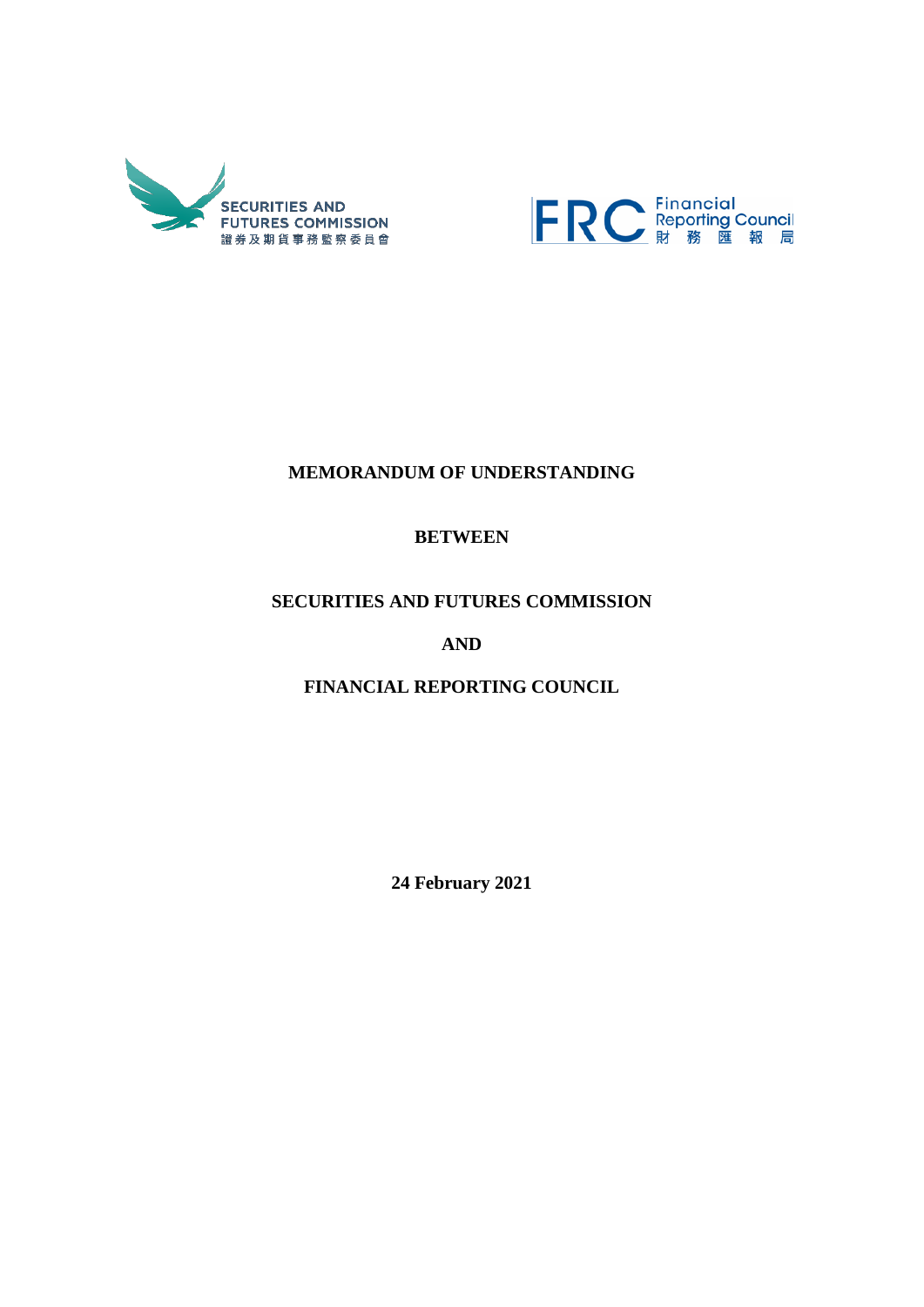# **Memorandum of Understanding between The Securities and Futures Commission and The Financial Reporting Council**

This Memorandum of Understanding (**MOU**) is entered into between the Securities and Futures Commission (**SFC**) of 54/F, One Island East, 18 Westlands Road, Quarry Bay, Hong Kong, and the Financial Reporting Council (**FRC**) of 24/F, Hopewell Centre, 183 Queen's Road East, Hong Kong.

## **I. INTERPRETATION**

- 1. *Enquiry* means an enquiry initiated by the FRC under section 40 of the FRCO or the Preamended FRCO.
- 2. *FRCO* means the Financial Reporting Council Ordinance (Cap. 588) as in force from time to time as from 1 October 2019.
- 3. *Investigation* means an investigation initiated by the FRC under section 23 of the FRCO or the Pre-amended FRCO.
- 4. *Listed Entity* means any listed entity as defined in section 3 of the FRCO or the Preamended FRCO.
- 5. *Listed Overseas CIS* means a collective investment scheme which is (a) constituted under the laws of any place outside Hong Kong; and (b) listed or seeking to be listed in Hong Kong.
- 6. *Misconduct* means any misconduct as defined respectively in sections 37A and 37B of the FRCO.
- 7. *Parties* means the SFC and the FRC; and *Party* means either of them.
- 8. *PIE Auditor* means a PIE auditor as defined in section 3A of the FRCO.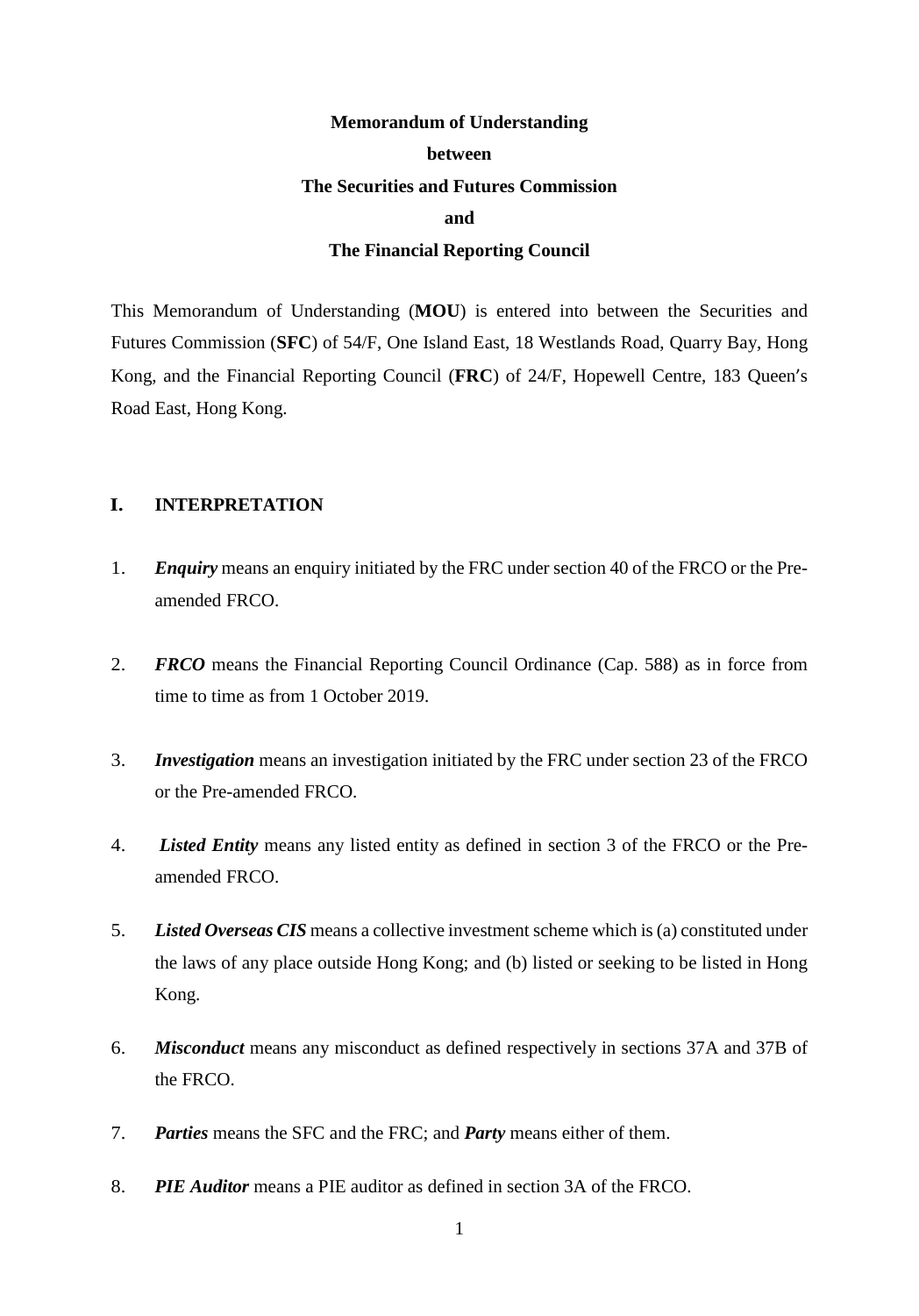- 9. *PIE Engagement* means an engagement as defined in Part 1 of Schedule 1A to the FRCO.
- 10. *Practice Irregularity* means practice irregularity as defined in section 4 of the FRCO and includes "relevant irregularity" as defined in section 4 of the Pre-amended FRCO.
- 11. *Pre-amended FRCO* means the Financial Reporting Council Ordinance (Cap. 588) as in force immediately before 1 October 2019.
- 12. *Relevant Non-compliance* means relevant non-compliance in relation to a Listed Entity as defined in section 5 of the FRCO or the Pre-amended FRCO.
- 13. *SFO* means the Securities and Futures Ordinance (Cap. 571) as in force from time to time.

# **II. INTRODUCTION**

# **The SFC**

- 14. The SFC is an independent statutory body established under the repealed Securities and Futures Commission Ordinance (Cap. 24) and continued in existence under the SFO to regulate Hong Kong's securities and futures markets. The SFC's statutory regulatory objectives are set out in section 4 of the SFO and those which are relevant to this MOU are to:
	- (a) maintain and promote the fairness, efficiency, competitiveness, transparency and orderliness of the securities and futures industry;
	- (b) provide protection for members of the public investing in or holding financial products; and
	- (c) minimize crime and misconduct in the securities and futures industry.
- 15. The SFC carries out enforcement actions in relation to listed corporations (as defined in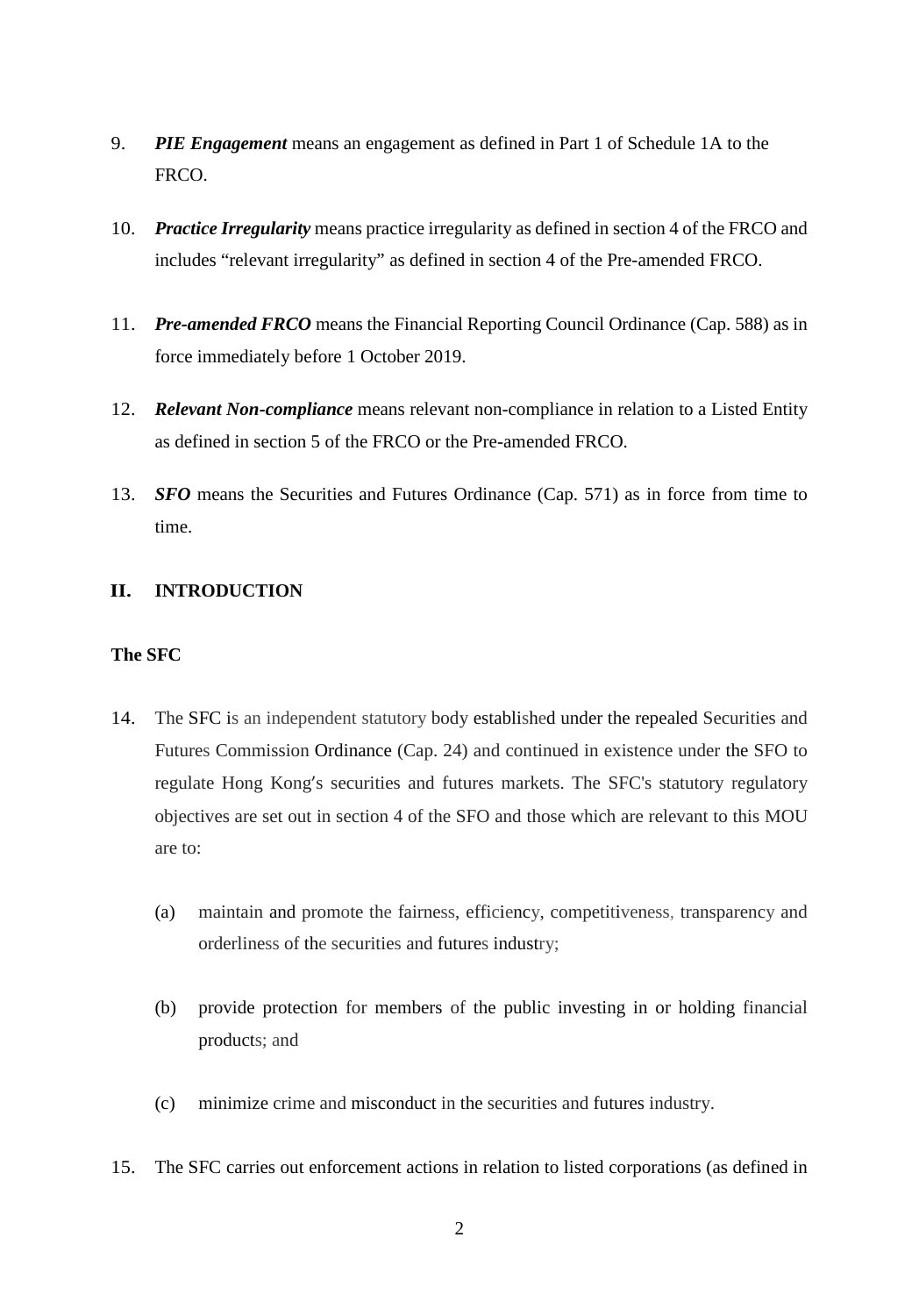the SFO), such as investigating into their suspected fraudulent, prejudicial or unlawful transactions, misconduct, oppression of their members or failure to disclose all information their members might reasonably expect, provision of false or misleading information, etc. It also investigates suspected crimes or misconduct in the securities and futures industry and those investigations may involve listed corporations, their auditors or reporting accountants. Together with the Stock Exchange of Hong Kong Limited, the SFC also vets listing applications and reviews disclosure materials by listing applicants or listed corporations under the "dual filing" system. These may include information disclosed under relevant financial reporting obligations applying to listing applicants or listed corporations. In relation to listed corporations, the SFC also investigates suspected late or non-disclosure of inside information under Part XIVA of the SFO. Further, the SFC authorizes collective investment schemes for offering to the public in Hong Kong.

# **The FRC**

- 16. The FRC is a statutory body established under the FRCO. The FRC's main functions relevant to this MOU are:
- (A) In relation to auditors of Listed Entities:

To regulate auditors of Listed Entities through the following means:

- (a) by a system of registration (implemented by the Hong Kong Institute of Certified Public Accountants and overseen by the FRC) and recognition whereby (i) Hong Kong and non-Hong Kong auditors of Listed Entities are required to be registered and recognized respectively as PIE Auditors; and (ii) such registration and recognition is required to be renewed annually;
- (b) by (i) conducting inspections of PIE Auditors' internal quality control systems and selected engagements, (ii) preparing reports of inspections of individual PIE Auditors; (iii) taking appropriate follow-up measures in relation to inspections of PIE Auditors; and (iv) publishing annual inspection findings with highlights of the important issues identified;
- (c) by conducting Investigations into possible Misconduct or Practice Irregularities, and preparing reports thereon for the consideration of appropriate follow-up action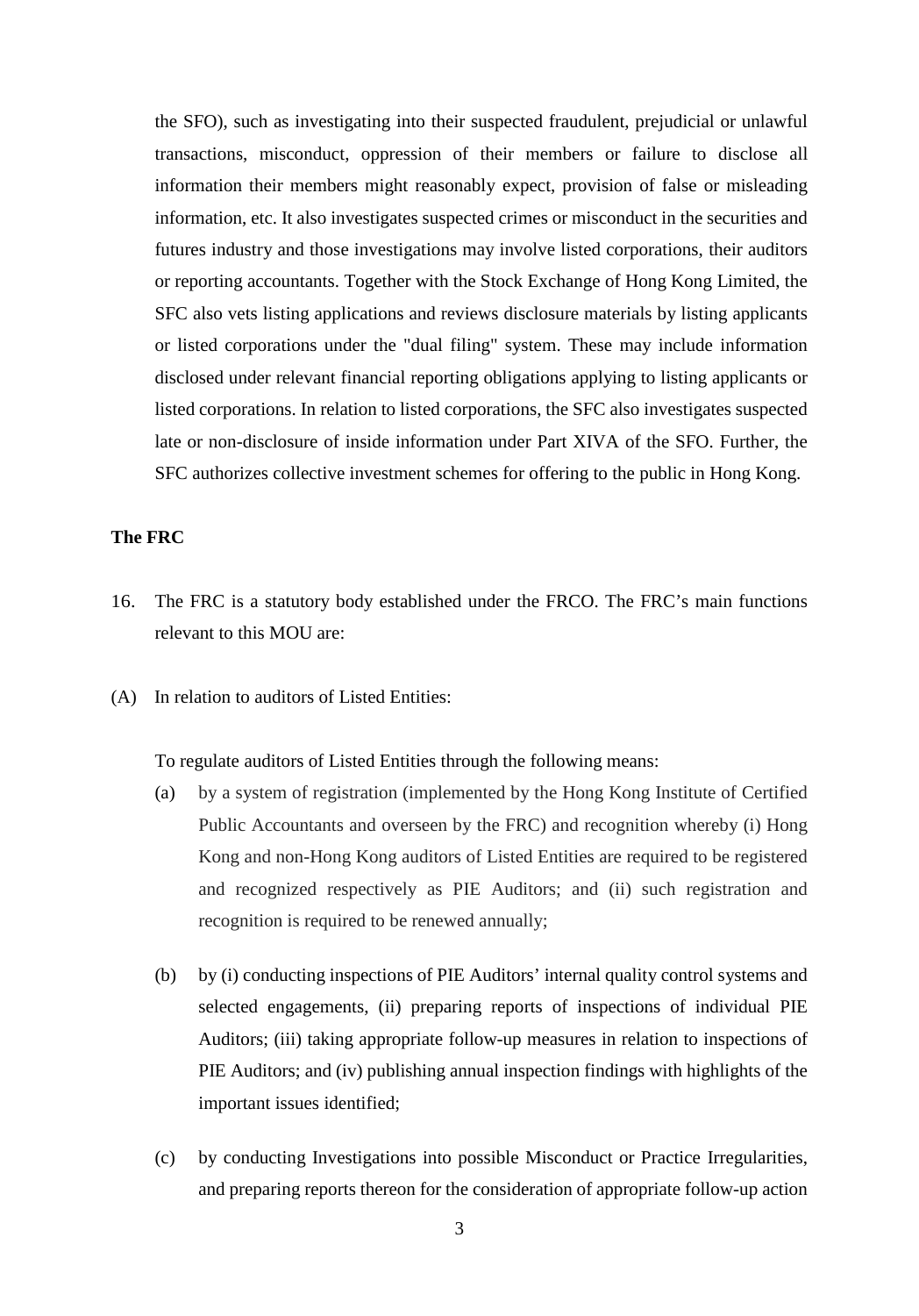including sanctions by the FRC or by other authorities; and

- (d) by imposing sanctions for Misconduct.
- (B) In relation to Listed Entities:

To monitor the compliance by Listed Entities of regulatory requirements for financial reports by conducting Enquiries and preparing reports thereon, securing the removal of any Relevant Non-compliance; and referring the reports to other appropriate authorities for follow-up action where necessary.

#### **Reasons for this MOU**

- 17. Both Parties recognize the importance of ensuring the observance of proper standards by PIE Auditors in their professional work and by Listed Entities in their financial reporting to maintain investors' confidence in Hong Kong as an international financial centre. This MOU sets out the working arrangements between the Parties in order to reduce, as far as practicable, any duplication of effort and to ensure efficient and effective co-operation and coordination of the Parties' respective functions in relation to the regulation of PIE Auditors and the compliance by Listed Entities of regulatory requirements in financial reporting.
- 18. Pursuant to sections 24 and 29 of the FRCO or the Pre-amended FRCO:
	- (a) If the FRC initiates an Investigation in relation to a Listed Entity which is a licensed person within the meaning of section 1 of Part 1 of Schedule 1 to the SFO or a collective investment scheme authorized under section 104 of the SFO, the FRC shall inform the SFC by written notice that the Investigation is to be carried out; and
	- (b) the investigator shall not exercise the powers against any person vested in it by sections 25 or 26 of the FRCO or sections 25, 26 or 28 of the Pre-amended FRCO, as the case may be, for the purpose of the Investigation without first consulting the SFC if the person is a licensed person within the meaning of section 1 of Part 1 of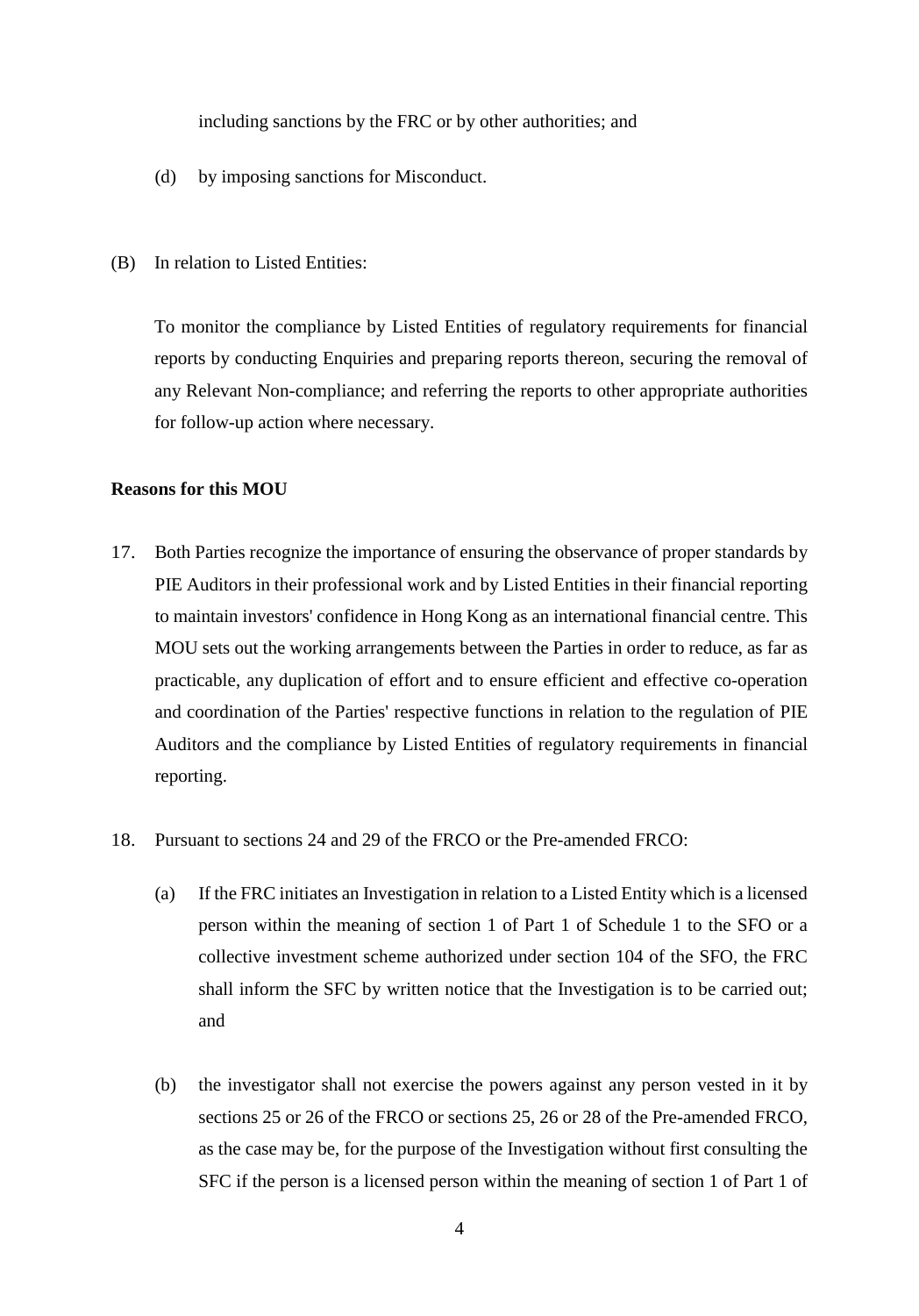Schedule 1 to the SFO or a responsible person within the meaning of section 2 of the FRCO of a collective investment scheme authorized under section 104 of the SFO.

- <span id="page-5-0"></span>19. Pursuant to sections 42 and 43 of the FRCO or the Pre-amended FRCO:
	- (a) If the FRC initiates an Enquiry into Relevant Non-compliances in relation to a Listed Entity which is a licensed person within the meaning of section 1 of Part 1 of Schedule 1 to the SFO or a collective investment scheme authorized under section 104 of the SFO, the FRC shall inform the SFC by written notice that the Enquiry is to be carried out; and
	- (b) the enquirer shall not exercise powers against any person vested in it under section 43 of the FRCO or the Pre-amended FRCO for the purpose of the Enquiry without first consulting the SFC if the person is a licensed person within the meaning of section 1 of Part 1 of Schedule 1 to the SFO or a responsible person within the meaning of section 2 of the FRCO of a collective investment scheme authorized under section 104 of the SFO.
- 20. This MOU also sets out the arrangements for the notification and consultation processes.

# **III. GUIDANCE ON CO-OPERATION AND COLLABORATION BETWEEN THE SFC AND THE FRC**

#### **Cases of overlapping authority and matters of mutual interests**

21. The Parties recognize that there are areas in relation to the observance of proper standards by PIE Auditors and the observance of relevant regulatory requirements by Listed Entities in which the Parties have overlapping remit in terms of their functions and powers or in which they have a mutual interest. The Parties will therefore endeavour to ensure that the Party with the more appropriate functions and powers will take enforcement action in such cases.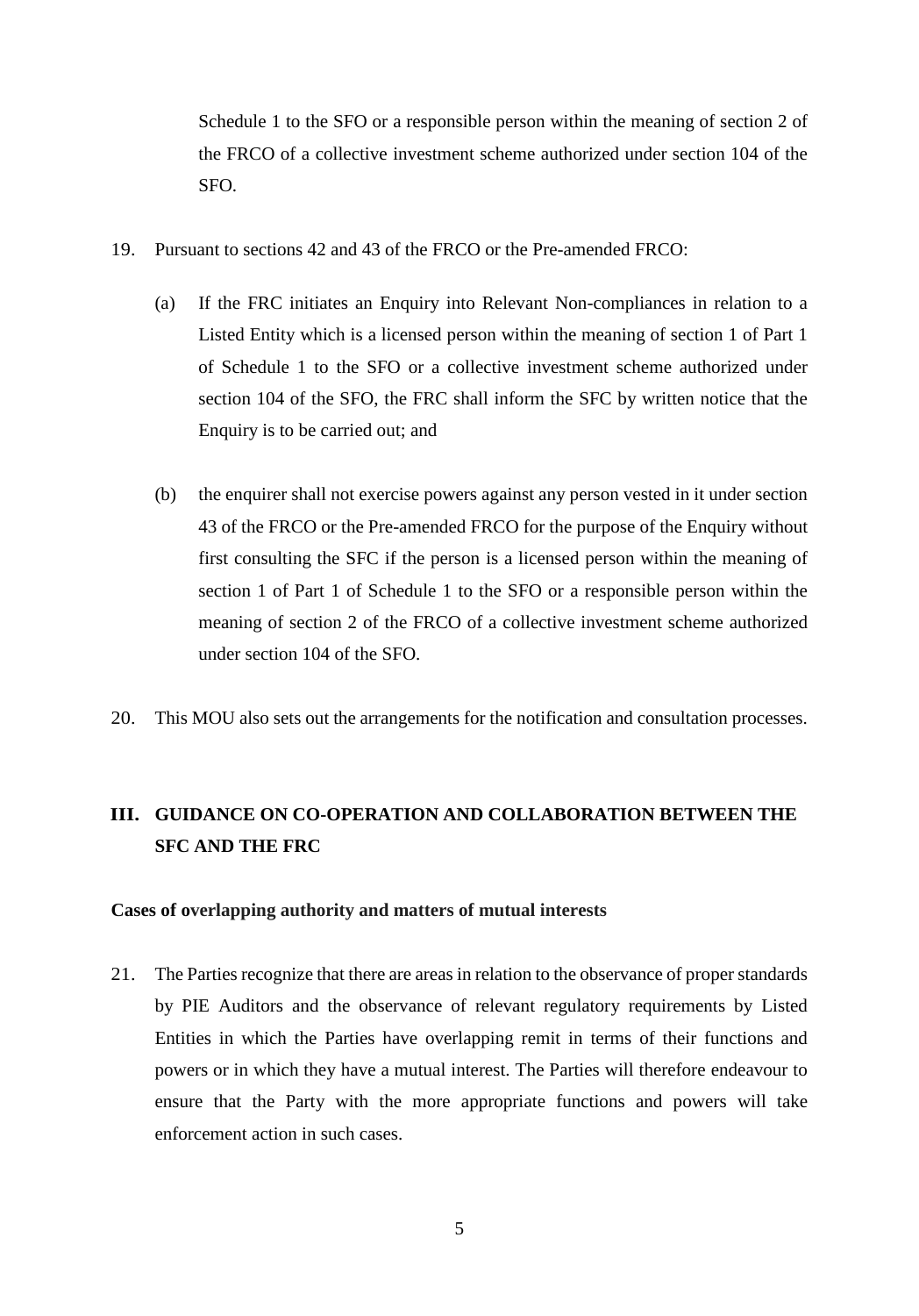- 22. Cases of mutual interest will be reviewed by the Parties regularly to determine which Party should have the lead responsibility for taking any necessary enforcement action.
- 23. In cases of overlapping remit, the Parties will have regard to the principle that a PIE Auditor or Listed Entity should not be unnecessarily subject to concurrent enforcement actions from two authorities for the same issue, unless it is appropriate in the circumstances.
- 24. If one Party is considering taking enforcement action when it is aware of the fact that the other Party has already commenced an enforcement action in relation to the same issue, the Parties will, subject to applicable laws, liaise and discuss how best to proceed with their respective enforcement actions.

## **Conduct of concurrent enforcement actions**

- 25. The Parties recognize that when both Parties undertake concurrent enforcement actions in relation to the same issue, steps undertaken by one Party may have an impact on the action of the other. Consequently, the Parties will, in such cases and subject to applicable laws, notify each other of significant developments in their respective enforcement action and of any significant steps they propose to take, such as:
	- (a) interviewing a key witness;
	- (b) requiring the provision of significant volumes of documents;
	- (c) executing a search warrant; or
	- (d) instituting proceedings or otherwise disposing of the matter.
- 26. If the Parties identify that a particular step being considered by one Party may prejudice the other Party's enforcement action, the Parties will, subject to applicable laws, discuss the matter and decide what action should be taken and by whom. In reaching these decisions, the Parties will bear in mind how their overall objectives are best served.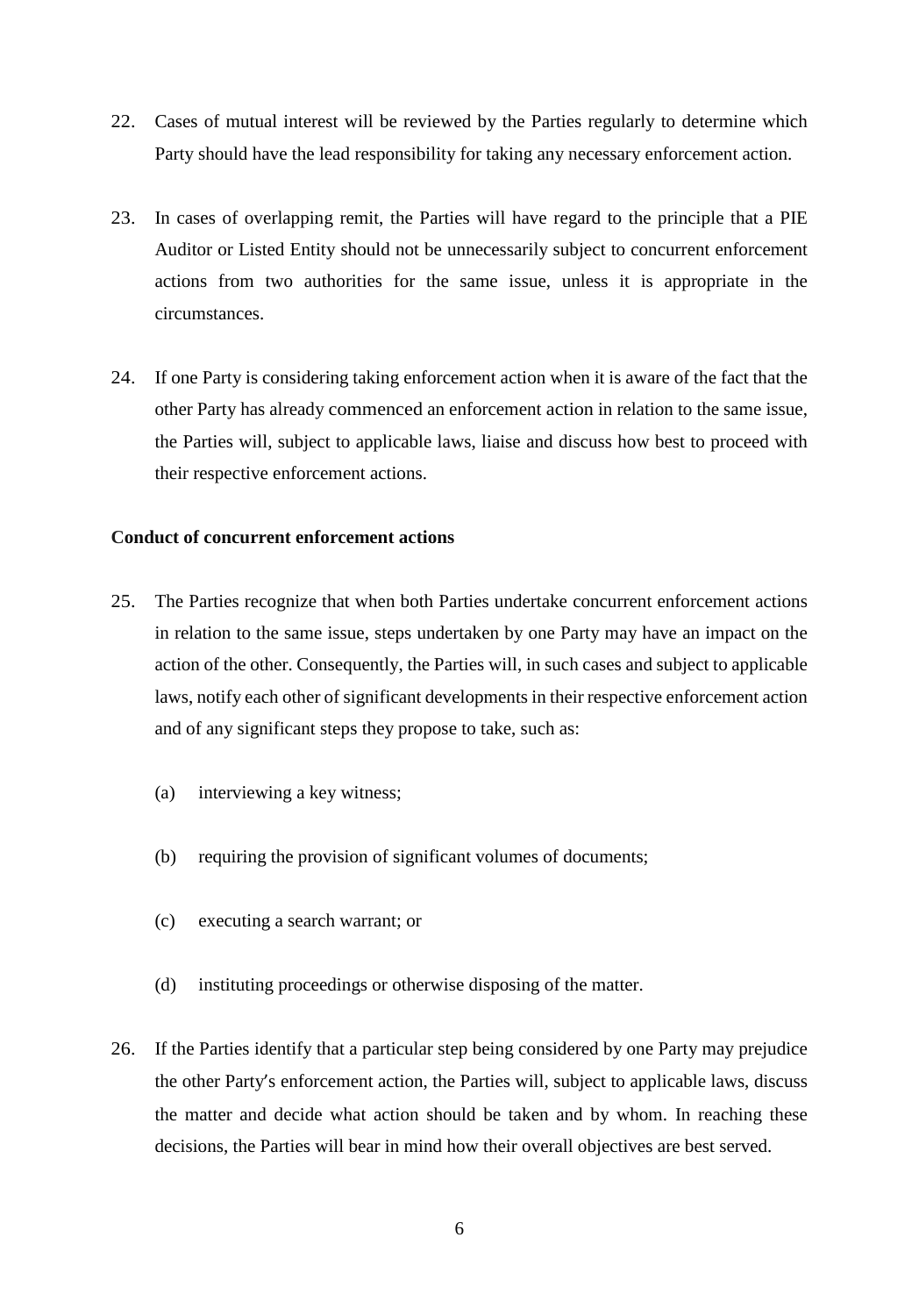#### **Joint investigations**

- 27. In respect of significant and urgent cases which fall within the functions of both Parties, the Parties may agree to commence joint investigations in order to minimize the duplication of effort, and enhance the efficient use of their respective resources as well as the effectiveness of the investigations.
- 28. Once the Parties have commenced a joint investigation, they will set up a joint task force and decide on its membership to ensure efficient and timely exchange of information and coordination. The joint investigation task force will convene an initial coordination meeting as soon as practicable to formulate investigation plans, determine investigatory responsibilities and coordinate the collection of evidence. The joint investigation task force will also convene meetings at agreed regular intervals to review the progress of the joint investigation and discuss the action to be taken during or at the conclusion of the joint investigation.
- 29. Prior to the publication of any information concerning joint investigations, such as press releases, the parties will consult each other to ensure that the timing and contents of the releases are coordinated.

## **Co-operation**

## *Complaint or referral to the FRC*

30. In the performance of its functions under the SFO, if the SFC becomes aware of any matter which may fall within the regulatory remit of the FRC, the SFC will make a complaint or otherwise refer the matter to the FRC for consideration of follow-up actions. In making such complaint or referral, the SFC will, subject to applicable laws, use its best endeavours to provide the FRC with all relevant information in its possession and the rationale for the complaint or referral.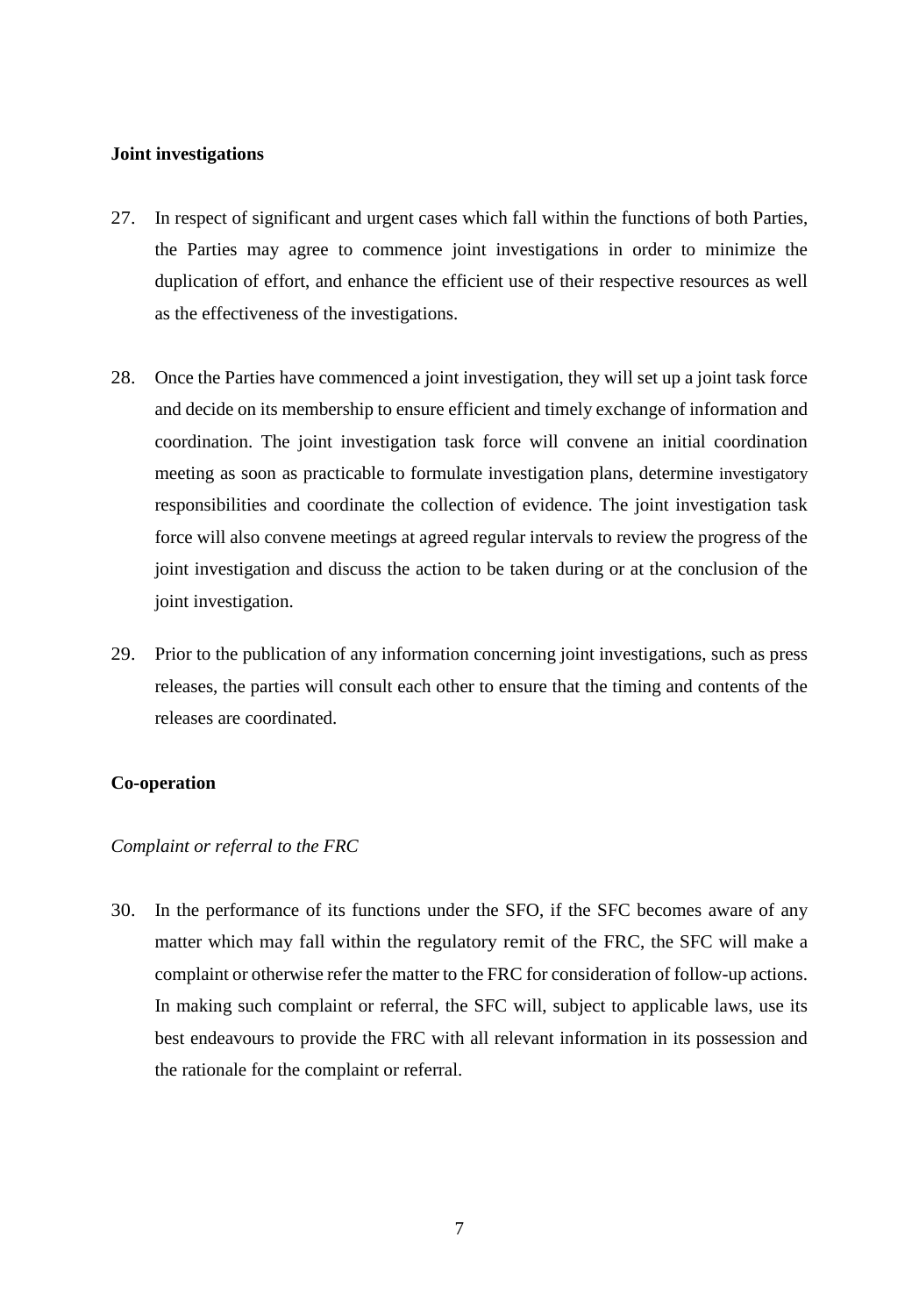#### *Complaint or referral to the SFC*

31. If it comes to the notice of the FRC, during the performance of its duties, that there is any matter which may fall within the regulatory remit of the SFC, the FRC will make a complaint or otherwise refer the matter to the SFC for consideration of follow-up actions. In making such complaint or referral, the FRC will, subject to applicable laws, use its best endeavours to provide the SFC with all relevant information in its possession and the rationale for the complaint or referral.

### *Follow-up on complaints or referrals*

32. Either Party who has received a complaint or referral under paragraph 30 or 31 above will, subject to applicable laws, inform the other Party of its decision over the complaint or referral and the reasons therefor.

#### *Enforcement actions in relation to Listed Entities*

- 33. If the FRC finds, following any Enquiry, that there is Relevant Non-compliance, the FRC may consider exercising its powers under section 49 or section 50 of the FRCO or the Pre-amended FRCO to secure the removal of the Relevant Non-compliance. Subject to applicable laws, the FRC agrees to inform the SFC that the exercise of such powers is under consideration and of the result of such consideration if the Relevant Noncompliance may also be a matter of interest or concern to the SFC.
- 34. Whenever the SFC is to pursue any enforcement action against any Listed Entity for any matter that reveals possible Relevant Non-compliance, and subject to applicable laws, it agrees to inform the FRC of such action if the SFC considers that the matter may be of interest or concern to the FRC.

# *Other Assistance*

35. Each Party will, in good faith, consider rendering technical and other assistance to the other Party upon request including providing advice or the expertise of a market expert, an industry expert or an accounting expert, on a case-by-case basis.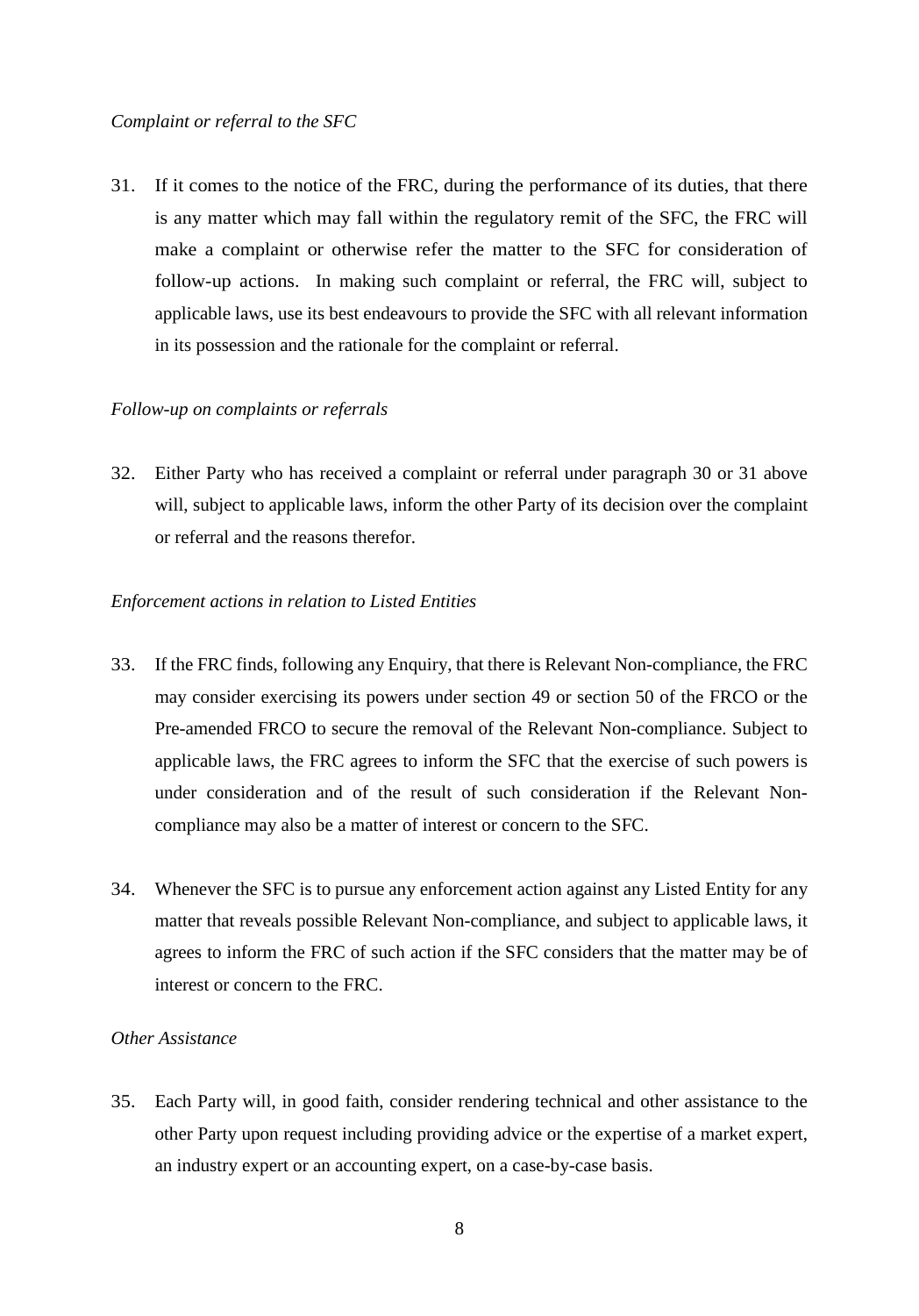#### **Notification and Consultation**

#### *Certain Investigations and Enquiries*

- 36. When the FRC initiates an Investigation or Enquiry as mentioned in paragraphs 18 and [19 above,](#page-5-0) it shall give written notice to the SFC as soon as practicable. The written notice will identify the Listed Entity concerned, provide brief reasons for the initiation of the Investigation or Enquiry (as the case may be) and specify the powers that are exercisable by the investigator or enquirer (as the case may be).
- 37. If an investigator or enquirer intends to exercise the relevant powers mentioned in paragraphs 18 and [19 above,](#page-5-0) prior consultation with the SFC will be conducted as soon as practicable where circumstances require such consultation. The need for consultation will first be conveyed by the Department of Investigation and Compliance of the FRC to the Enforcement Division of the SFC. It is advisable to have prior informal consultation between the Parties.
- 38. Formal consultation may be conducted by way of a meeting or through the exchange of letters. The salient points discussed and the key issues agreed will, in each case, be documented.

## *Non-enforcement related cooperation – notification of recognition of PIE Auditors*

- 39. Where, in respect of an application for the recognition of an overseas auditor as a PIE Auditor, the SFC (a) issues a statement of no objection under section 20ZF(2)(a) of the FRCO to a Listed Overseas CIS for appointing an overseas auditor to carry out a PIE Engagement for such Listed Overseas CIS or (b) withdraws such a statement of no objection referred to in section 20ZF(2)(a) of the FRCO under section 20ZS(2)(c) of the FRCO, the SFC will notify the FRC of such issuance or withdrawal.
- 40. Where the FRC makes a decision to (a) grant or refuse an application by a Listed Overseas CIS for the recognition of an overseas auditor as a PIE Auditor of such Listed Overseas CIS under section 20ZF of the FRCO or (b) revoke or suspend under section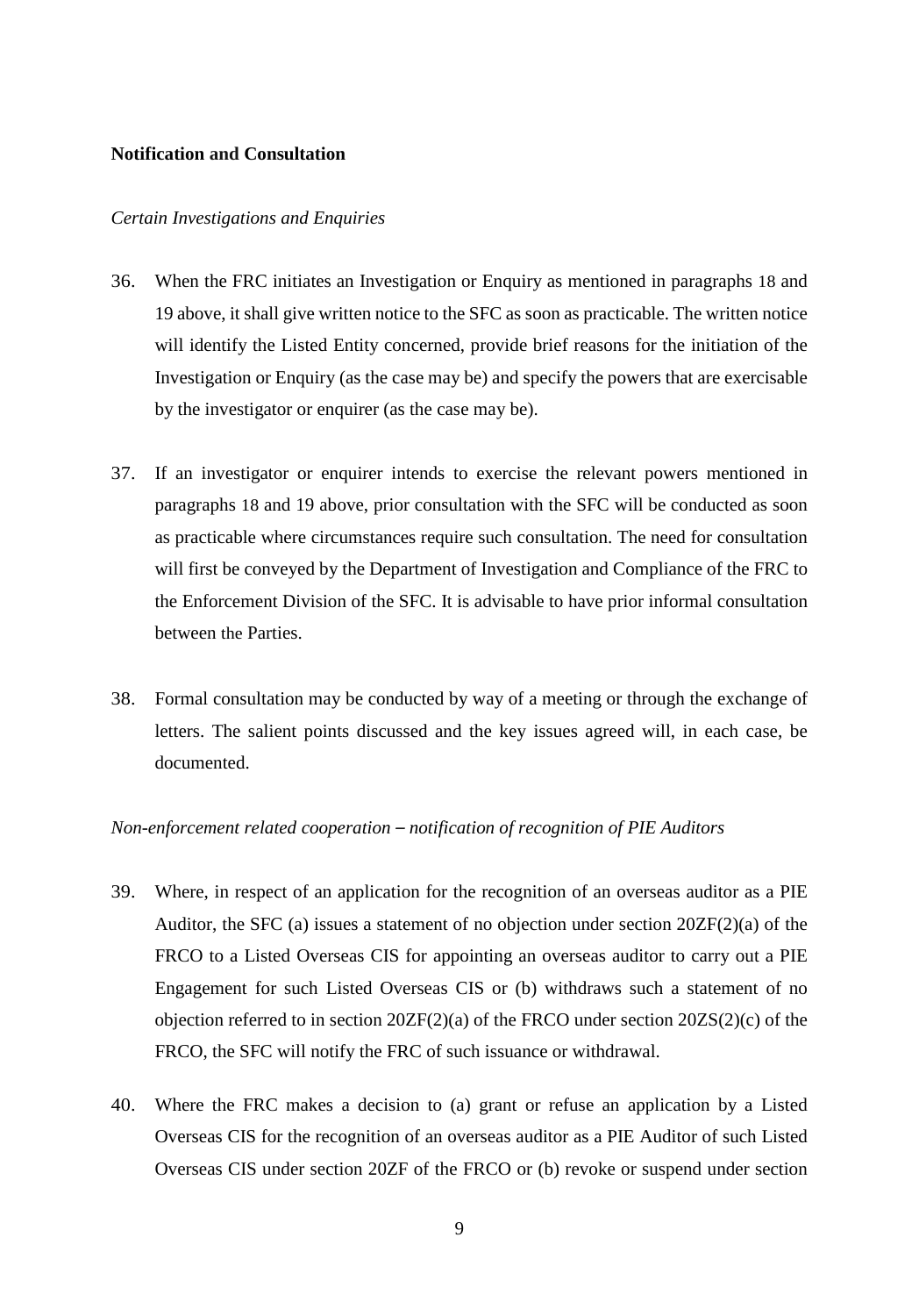20ZS of the FRCO the recognition of an overseas auditor as a PIE Auditor of a Listed Entity, the FRC will notify the SFC of the decision.

41. Either Party intending to publish any public document in relation to the recognition of overseas auditors of a Listed Overseas CIS will, to the extent practicable and where considered appropriate, inform the other Party and circulate the draft document to the other Party for comment before publication.

# *Other Issues*

- 42. Each Party, as and when it considers appropriate and to the extent practicable and subject to applicable laws, will notify the other Party of any issue that the notifying Party believes may have a significant implication for the other Party. This may include the development and publication of policies and guidelines, for example:
	- (a) where any of the SFC's proposed policies or guidelines are likely to have significant impact on the FRC's regulatory functions; and
	- (b) where any of the FRC's proposed policies or guidance are likely to have significant impact on the SFC's regulatory functions.

## **Meetings**

- 43. Representatives from both Parties will meet at least once a year to review the functioning of this MOU and any significant matters arising therefrom in the preceding 12 months.
- 44. *Ad hoc* meetings may also be held as necessary.

## **Capacity Building**

45. The Parties intend to co-ordinate their training initiatives and organize joint training opportunities to improve the capacity and effectiveness of their staff in performing their respective functions.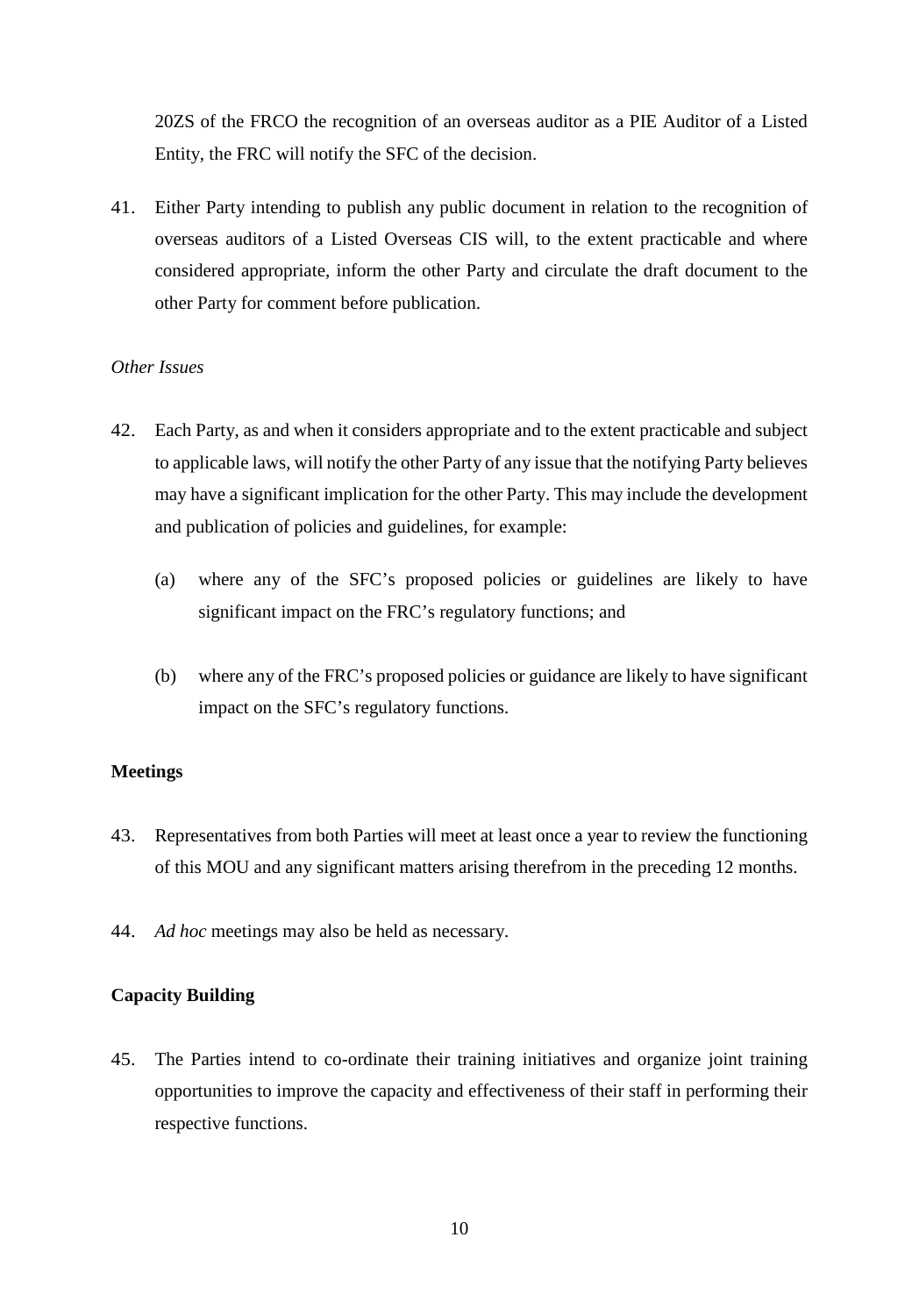# **IV. SHARING OF INFORMATION**

- 46. The Parties will exchange information which is conducive to the objectives of this MOU and which may assist the other Party in discharging its functions.
- 47. Information will be provided by either Party to the other in accordance with applicable laws. The recipient shall only use such information for the purpose of performing its statutory functions.

## **Confidentiality**

- 48. Any information shared by the Parties under this MOU shall be subject to obligations of professional secrecy and such statutory duties of confidentiality as may apply thereto. Each Party will only disclose to a third party confidential information obtained from the other subject to the provisions of this paragraph. The receiving Party:
	- (a) will not, except as otherwise required or permitted by applicable laws, including without limitation the discharge of a Party's functions under the SFO or the FRCO as applicable, make any disclosure of information received under this MOU to a third party without the prior written consent of the Party providing the information;
	- (b) will notify the providing Party as soon as reasonably practicable in the event that the receiving Party must disclose information received under this MOU pursuant to a legal requirement under applicable laws.; and
	- (c) will comply with any restrictions or conditions on the use of information that are imposed by the other Party at the time when the information is provided.

#### **V. FURTHER MATTERS RELATING TO THIS MOU**

49. This MOU does not modify or supersede any law or regulatory requirement in Hong Kong. It is a statement of intent of the Parties and is not intended to and does not create any binding legal obligations, fetter the discretion of the Parties in any way in the